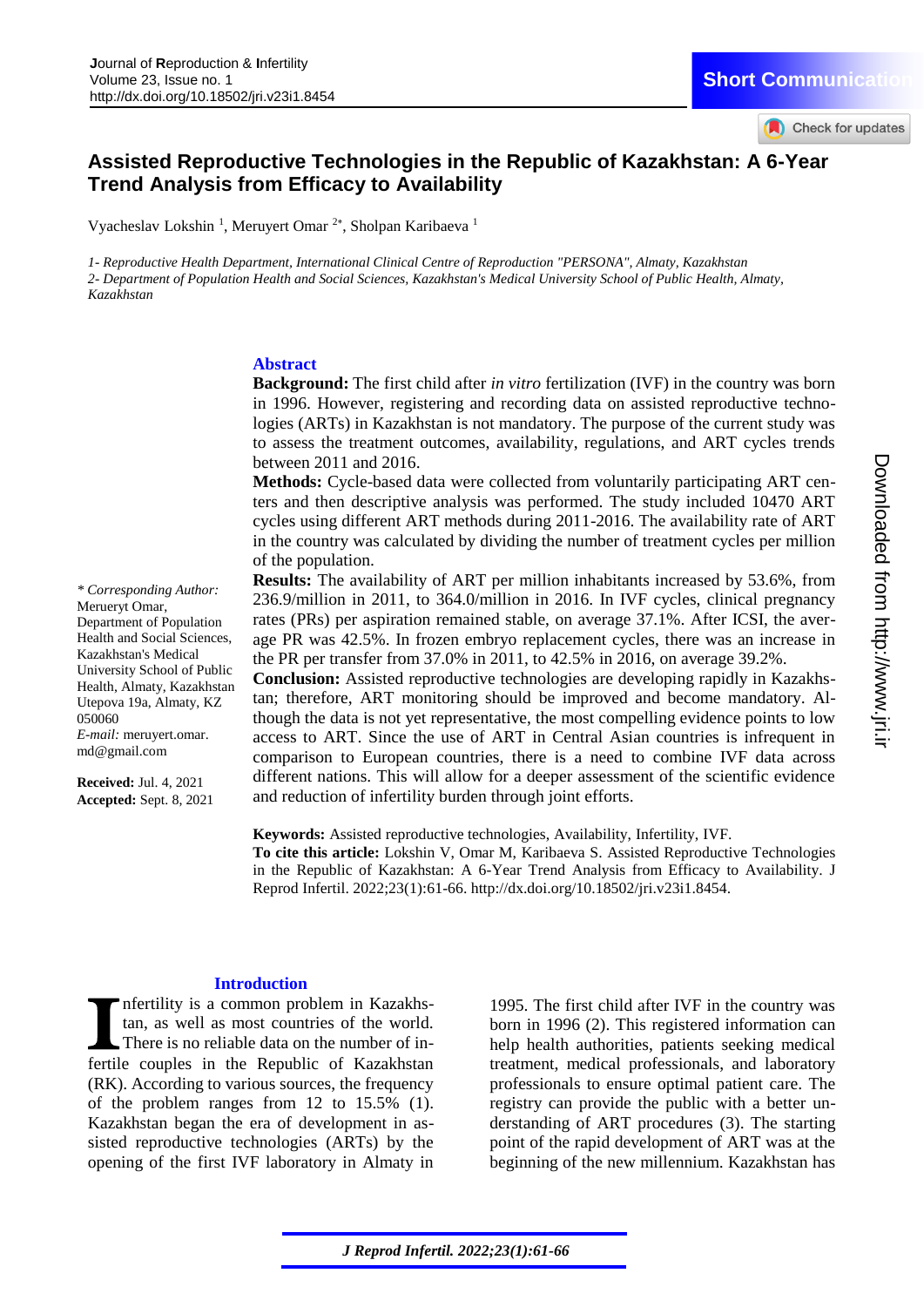## **JRI** *Assisted Reproductive Technologies in Kazakhstan*

introduced almost all reproductive technologies, including preimplantation genetic testing (PGT) and the a-CGH method for the last 25 years (4). More than 10% of patients in Kazakhstan's ART clinics are foreigners, especially from Central Asia (5).

KARM was created in 2008 to collect data on access, practice, and outcomes of ART, with the ultimate goal of reducing the burden of infertility on the country (https://karm.kz/). The data is collected voluntarily. This is the first study in which the efficacy and availability of ART in Kazakhstan were analyzed. In this paper, the results, availability and 6-year trends were presented which were related to ART procedures performed in Kazakhstan between 2011 and 2016.

#### **Methods**

Data from the annual reports of IVF clinics related to ART cycles conducted between January 2011 and December 2016 were collected. For the collection of the data, the recommended form of the European Society of Human Reproduction and Embryology (ESHRE) was used (6). There are 23 infertility treatment centers that provide ART services in Kazakhstan. Due to the lack of a mandate to submit ART data, 10 IVF clinics did not provide such information. Data were processed in Microsoft Excel.

The number of registered cycles of IVF, ICSI, frozen-thawed embryo transfer (FET), surrogacy, egg donation (ED), and preimplantation genetic testing (PGT) conducted in clinics during 2011 to 2016 were compared. The characteristics of the registered cycles and the treatment results were described for the fresh ET and FET cycles, number of transferred embryos and multiple pregnancies.

Since this is the first regional report, and the volume and quality of data are still inconsistent, it was decided to focus on descriptive analysis. The availability rate of ART in the country was calculated by dividing the number of treatment cycles per million of the population (6). The clinical pregnancy rate (PR) and delivery rate (DR) were calculated by dividing the total number of pregnancies or births by the number of aspiration or transfers. For the definitions, the proposals of the International Committee for Monitoring Assisted Re-productive Technology (ICMART) and the World Health Organization (WHO) Revised Glossary on ART Terminology were used (7).

In this study, publicly available data of Kazakhstan Association of Reproductive Medicine elicited from annual reports of IVF clinics were used. The dataset does not contain any identifiable personal information. Ethical approval was given by the School of Public Health Kazakhstan Medical University, Almaty, Kazakhstan (No: IRB-A108 from 19.12.2019).

#### **Results**

In 2016, 23 infertility treatment centers in the Republic of Kazakhstan provided ART services, from which only 4 were public clinics and 19 private ones.

ART clinics operate in large cities of the country, but most of them are located in the Nur-Sultan (the capital of the country) and Almaty, where the population exceeds 1 million (Figure 1). In 2011, only 10 clinics provided ART treatment, of which one clinic performed more than 1000 cycles per year. In 2016, the situation changed and the number of clinics increased to 23, of which two clinics carried out more than 1000 cycles of ART annually. The number of ART cycles has increased by 65%, from 3950 in 2011, to 6520 in 2016 (Figure 2).

Table 1 presents data on different programs conducted in Kazakhstan for over 6 years.

The structure of aspiration cycles is shown in figure 3. In 2011, conventional IVF was performed in 65% of the cycles, while, in 2016, ICSI has been performed 2 times more often, amounting to 72% of aspiration cycles. In table 2, evolution of PR and DR after IVF, ICSI, and FЕT during the period 2011-2016 is reported.

PR after conventional IVF fluctuated between 38.4% and 37.5% similar to ICSI (between 41.8% and 43.7%). In FET, a clear tendency to increased



**Figure 1.** Map of Kazakhstan with the number of clinics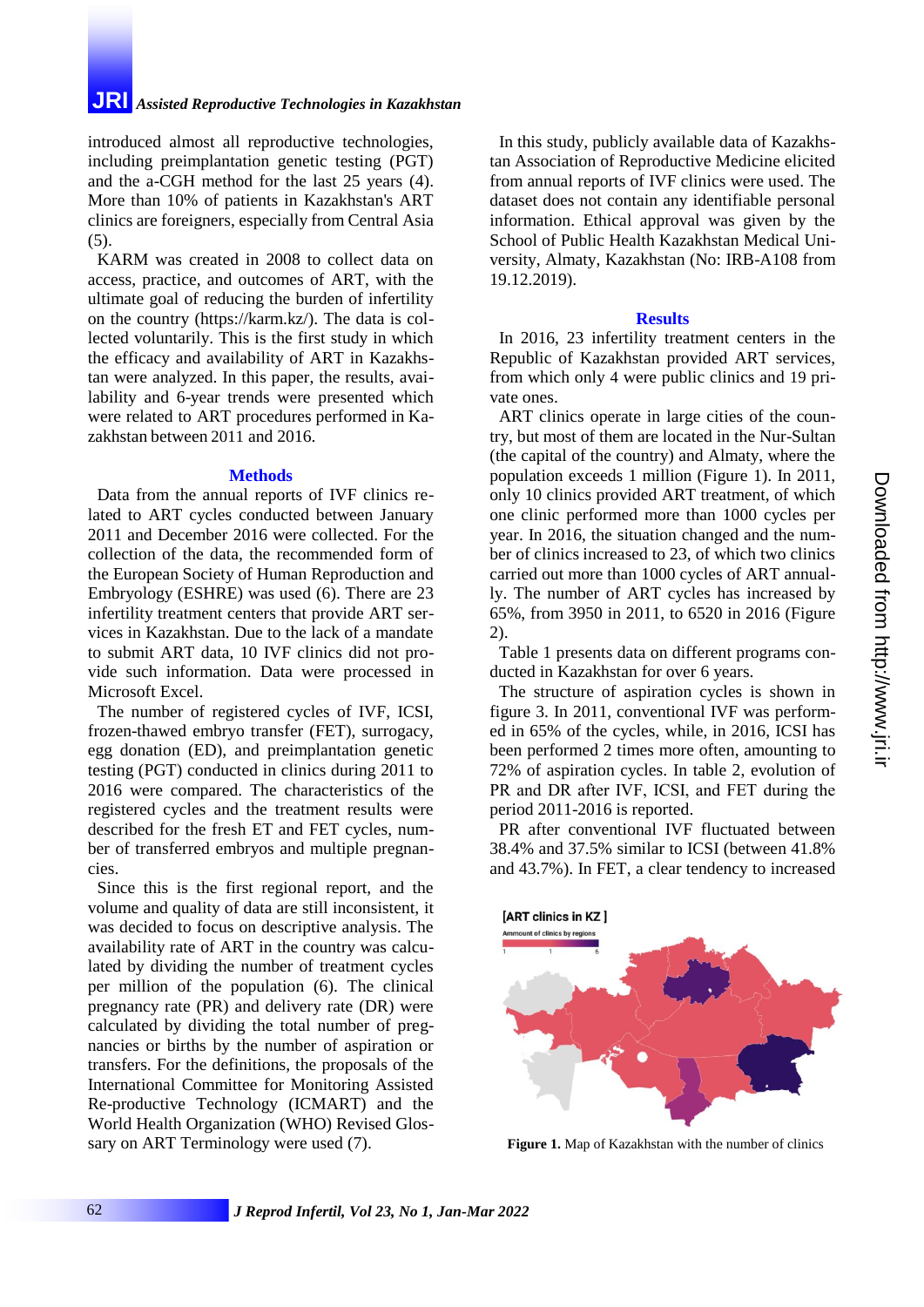

**Figure 2.** The number of ART cycles per year in the RK



**Figure 3.** The ratio of IVF versus ICSI between 2011-2016

# *Lokshin VN, et al.* **JRI**

In contrast, the percentage of three embryo transfers decreased from 21.0% to 5.7% ( $p<0001$ ). The transfer of 4 embryos (1.3% of cases in 2011) disappeared totally in 2016. In table 3, the percentage of twins in cycles of IVF/ICSI has decreased slowly from 17.5% in 2011 to 15% in 2016. Also, the percentage of triplets decreased from 3.2% to 2.5% (from 2011 to 2016, respectively). The situation with FET is slightly different, where twins increased both in number and percentage over the 6 years by 3.3% (from 2011 to 2016). The percentage of triplets declined from 3% in 2011 to 1% in 2016.

#### **Discussion**

The analysis showed that the effectiveness of ART in the Republic of Kazakhstan (RK) fits well with European data reported by ESHRE and European IVF-Monitoring Consortium (EIM). In the ESHRE last published report (cycles performed in 2015), the PR and DR (all treatment modalities included) varied significantly from one country to

**Table 1.** Comparative data on the number of ART programs in the RK (2011-2016)

| Year | Number of cycles |             |            |     |            |           |              | Annual growth                | No. of IVF            |  |
|------|------------------|-------------|------------|-----|------------|-----------|--------------|------------------------------|-----------------------|--|
|      | <b>IVF</b>       | <b>ICSI</b> | <b>FET</b> | ED  | <b>PGT</b> | <b>SM</b> | <b>Total</b> | $\left( \frac{0}{0} \right)$ | cycles/million people |  |
| 2011 | 1785             | 952         | 564        | 302 | 85         | 262       | 3950         |                              | 236.9                 |  |
| 2012 | 1780             | 1086        | 826        | 358 | 57         | 323       | 4430         | 12%                          | 261.9                 |  |
| 2013 | 1403             | 1699        | 980        | 591 | 82         | 252       | 5007         | 13%                          | 291.7                 |  |
| 2014 | 1354             | 2055        | 1269       | 484 | 179        | 279       | 5620         | 12.2%                        | 322.7                 |  |
| 2015 | 1283             | 2516        | 1210       | 600 | 132        | 274       | 6015         | 7.0%                         | 340.4                 |  |
| 2016 | 1120             | 2835        | 1449       | 633 | 195        | 288       | 6520         | 8.3%                         | 364.0                 |  |

Downloaded from http://www.jri.i Downloaded from http://www.jri.ir

**Table 2.** Pregnancy and delivery rates after ART cycles during 2011-2016 in the RK

| Year |               | <b>IVF</b> |        |               | <b>ICSI</b> |        | <b>FET</b> |       |        |  |
|------|---------------|------------|--------|---------------|-------------|--------|------------|-------|--------|--|
|      | <b>Cycles</b> | CPR%       | $DR\%$ | <b>Cycles</b> | $CPR\%$     | $DR\%$ | <b>FET</b> | CPR%  | $DR\%$ |  |
| 2011 | 1785          | 38.4%      | 26.4%  | 952           | 43%         | 26%    | 564        | 37%   | 24.0%  |  |
| 2012 | 1780          | 37.5%      | 24.7%  | 1086          | 41.8%       | 28.3%  | 826        | 34.2% | 22.8%  |  |
| 2013 | 1403          | 36.7%      | 25.1%  | 1699          | 42.2%       | 32.60% | 980        | 37.3% | 25.2%  |  |
| 2014 | 1354          | 36.0%      | 23.6%  | 2055          | 41.0%       | 25%    | 1269       | 39.9% | 26.9%  |  |
| 2015 | 1283          | 36.5%      | 24.8%  | 2516          | 42.80%      | 32.3%  | 1210       | 41%   | 29.5%  |  |
| 2016 | 1120          | 37.5%      | 28.3%  | 2835          | 43.70%      | 27.2%  | 1449       | 42.5% | 31.4%  |  |

CPR (clinical pregnancy rate) = clinical pregnancies/cycles. DR (delivery rate) =total deliveries/cycles.

IVF (in vitro fertilization) and ICSI (intracytoplasmic sperm injection) are measured per oocyte retrieval cycle. FET (frozen embryo transfer) is measured per thawing cycle

PR was observed during the period by 5.5%, from 37.0% in 2011 to 42.5% in 2016.

another, with PR ranging from 19.6 to 44.0%, and DR ranging from 10.2 to 40.0% in fresh cycles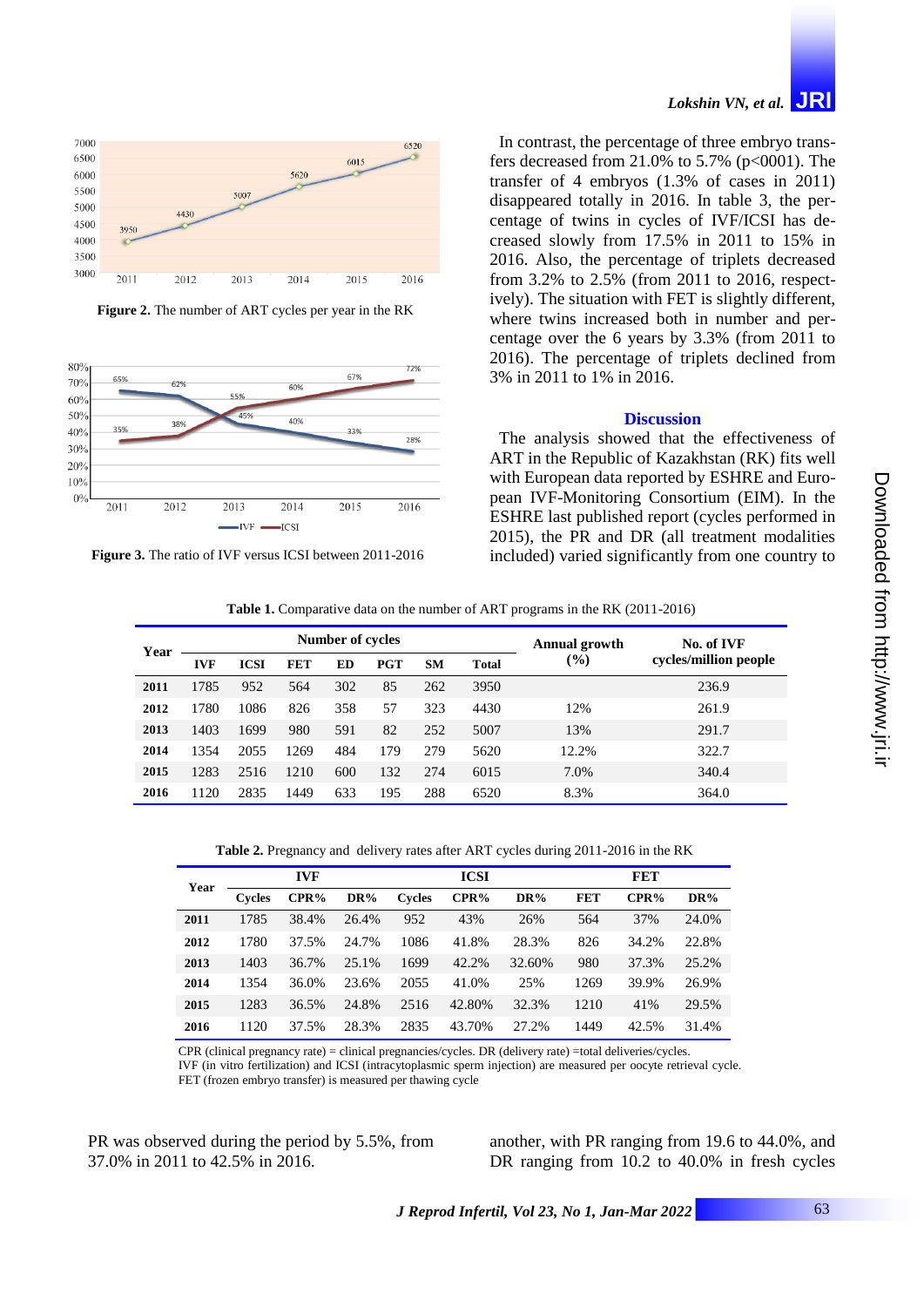## **JRI** *Assisted Reproductive Technologies in Kazakhstan*

| Year |                   | <b>IVF/ICSI</b> |               | <b>FET</b>      |               |                   |              |               |                 |               |
|------|-------------------|-----------------|---------------|-----------------|---------------|-------------------|--------------|---------------|-----------------|---------------|
|      | <b>Deliveries</b> | Twins           | $\frac{0}{0}$ | <b>Triplets</b> | $\frac{6}{6}$ | <b>Deliveries</b> | <b>Twins</b> | $\frac{6}{9}$ | <b>Triplets</b> | $\frac{6}{6}$ |
| 2011 | 719               | 126             | 17.50%        | 23              | 3.20%         | 135               | 13           | 9.70%         | 4               | 3.0%          |
| 2012 | 747               | 106             | 14.20%        | 29              | 4.00%         | 188               | 23           | 12.00%        | $\overline{c}$  | 1.2%          |
| 2013 | 906               | 167             | 18.40%        | 29              | 3.30%         | 247               | 32           | 13.00%        | 4               | 1.8%          |
| 2014 | 833               | 149             | 17.90%        | 22              | 2.70%         | 341               | 55           | 16.00%        | 6               | 1.9%          |
| 2015 | 1131              | 196             | 17.30%        | 27              | 2.40%         | 357               | 44           | 12.40%        | 5               | 1.3%          |
| 2016 | 1088              | 163             | 15%           | 27              | 2.50%         | 455               | 59           | 13%           | 4               | 1%            |

**Table 3.** The percentage of twins and triplet*s* in IVF/ICSI and FET

after IVF or ICSI. After FER, with own embryos and PR per thawing of 29.2%, the DR varied between 12.8 and 37.5% among different countries (10). The proportion of ICSI cycles was similar in EIM and in RK (70% and 72%, respectively) (10). Fresh cycles were by far the most common ART intervention, but an increase in FET could be observed from 14.2% of all transfers in 2011 to 22.2% in 2016. This reflects the growing practice of cryopreservation documented in other regions of the world, although it is somewhat behind this international trend (10, 11).

Egg donation cycles accounted for about 10% of procedures per year (7% in 2011 and 9.7% in 2016). This low rate is mainly due to social and religious reasons, but the law allows everyone to use them freely.

Despite the small number of ART cycles, many foreigners come to Kazakhstan to do IVF (5). The popularity and growth of medical tourism in Kazakhstan is due to the liberal legislation that allows to carry out all existing ART procedures with low cost as well as relatively high efficiency of treatment, by experienced specialists who speak English.

The use of ART in Kazakhstan is regulated in accordance with the Code of the Republic of Kazakhstan "On people's health and the health care system" (September 18, 2009, No. 193-IV) (12) and the Code "On marriage and the family" (December 26, 2011, No. 518-IV) (9). The order "On approval of the rules on the procedure and conditions for the use of assisted reproductive methods and technologies" (October 30, 2009, No. 627) (8) and the Order "On approval of the rules and conditions for the storage of germ cells (gametes)" (October 30, 2009, No. 624) were issued by Ministry of Health to implement the provisions of the country's laws (13).

The legislation of the RK gives the right to access infertility treatments, including IVF, ICSI, gametes donation, intrauterine insemination with the husband's or donor semen, and preimplantation testing for married couples with registered or unregistered marriage. Single women have also the right to access ART, with informed voluntary written consent to medical intervention  $(12)$ .

In accordance with the legislation of the RK, citizens have the right to protect their reproductive rights and free reproductive choice, to receive services for reproductive health and family planning, to receive reliable and complete information about their reproductive health, and to protect health during pregnancy, childbirth, and after childbirth (8).

In the RK, surrogate motherhood is allowed for medical reasons, which involves carrying and giving birth to a child under a contract between the surrogate mother and biological parents in a registered marriage with or without remuneration. According to the law, a surrogate mother cannot refuse to give her born child to persons who have concluded a contract with her (9).

In using assisted reproductive methods and technologies, selecting the sex of the future child is not allowed, except in cases where it is possible to inherit diseases related to sex (12).

Germ cell (gametes) donors provide their gametes (sperm, oocytes) to others to overcome infertility and do not assume parental responsibilities towards the unborn child. The limit for one donor is the birth of 20 children (8).

Embryo donors are IVF patients who still have unused cryopreserved embryos in the Bank which can be used for donation to infertile couples, as well as to unmarried women (recipients) (13). Throughout the years of the study, the use of ART remained infrequent. Since the use of health ser-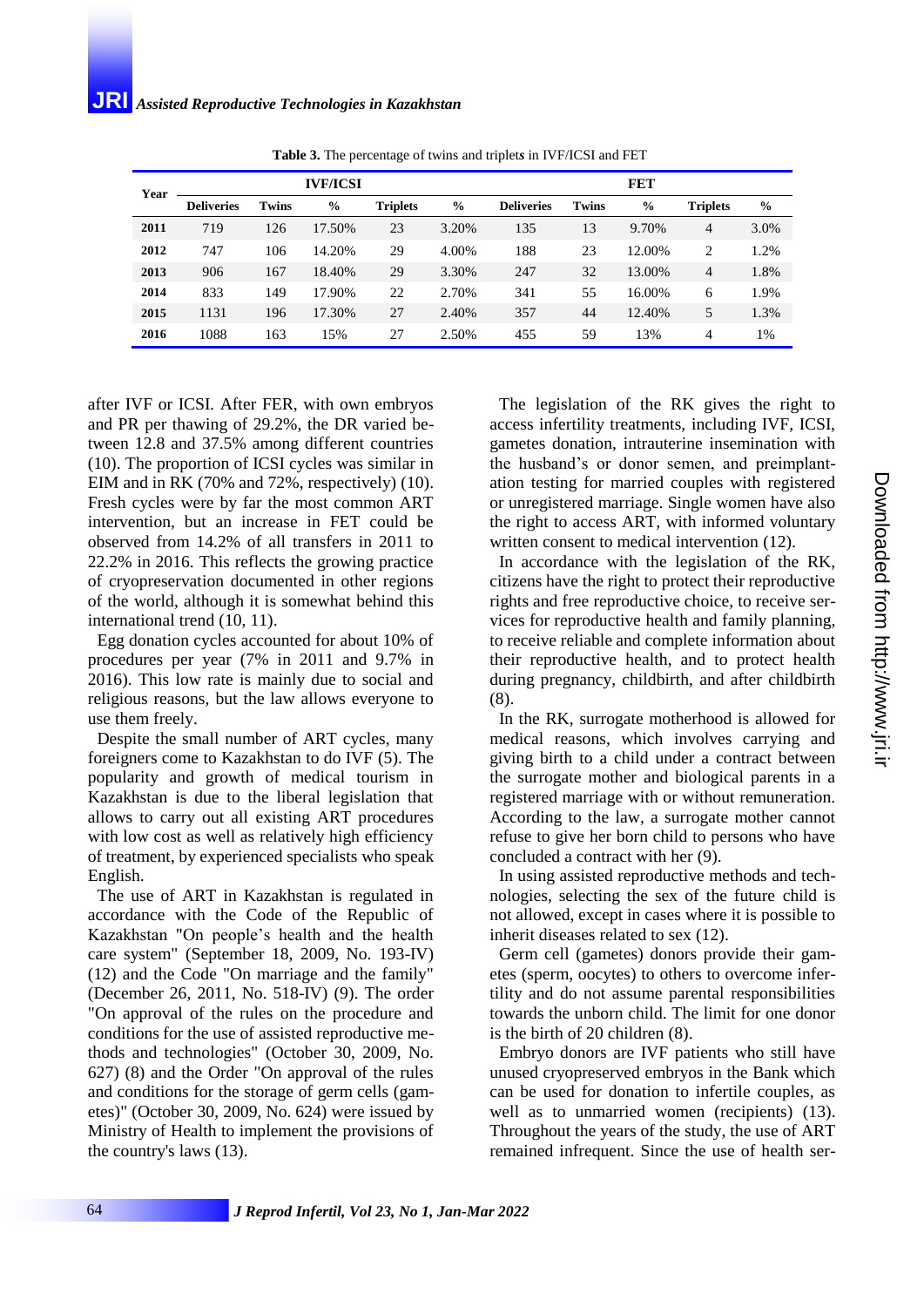vices is an indicator of access to health care, ICMART proposed using ART as an indirect indicator of access to infertility treatment (14).

The government annually allocates quotas (subsidies) for IVF programs considering low availability of ART treatment to the population. The number of quotas allocated by the Ministry of Health is limited and free treatment is provided only to couples with tubal factor or male factor infertility. Government funding for ART cycles started with 100 programs in 2010, and grew to 900 cycles in 2016. Thus, in Kazakhstan, no more than 15% of all patients who received treatment in ART clinics in 2016 received reimbursement for ART (2). At the end of 2016, total health spending, including gross capital formation, amounted to 1 trillion 1,762 billion tenge (5 billion 148 million US dollars) or 3.8% of GDP (15, 16).

In this study, a number of limitations were recognized, including limitations related to data gaps, heterogeneity, and data validation since annual reporting, analysis, and control in Kazakhstan are not mandatory.

#### **Conclusion**

Thus, the results of the study indicate an increase in the number of ART cycles in Kazakhstan from 2011 to 2016 by 65%. The increase in the number of cycles is due to information availability, an increase in population incomes and the development of private IVF clinics, and possibly an increase in the subsidization of IVF by the government.

The laws of Kazakhstan are loyal to infertile couples, and give a choice for a variety of solutions. Since the use of ART in Central Asian countries is more infrequent in comparison to Europe, there is a need to combine IVF data in different nations. This will allow for a deeper assessment of the scientific evidence and reduction of infertility burden through joint efforts.

#### **Acknowledgement**

Not applicable.

#### **Conflict of Interest**

Authors declare that there is no conflict of interest.

Funding: There is no funding for this research.

#### **References**

1. Lokshin V, Irina K. Personified approach to genetic screening of infertility couples in art programs. Medicine. 2018; 1(317):37-41.

- 2. Lokshin V, Dhusubalieva. Assisted reproductive technologies in the Republic of Kazakhstan according to the 2011 register. Reprod uktivnaya Med. 2013; 275:5-10.
- 3. Nygren KG, Sullivan E, Zegers-Hochschild F, Mansour R, Ishihara O, Adamson GD, et al. International committee for monitoring assisted Reproductive technology (ICMART) world report: assisted reproductive technology 2003. Fertil Steril. 2011;95(7): 2209-2222.e1-e17.
- 4. Lokshin V, Dhusubalieva T. Clinical Practice in Reproductive Medicine. 1<sup>st</sup> ed. Almaty: MedMedia. 2015. 566 p.
- 5. Agadjanian V, Dommaraju P, Nedoluzhko L. Economic fortunes, ethnic divides, and marriage and fertility in Central Asia: Kazakhstan and Kyrgyzstan compared. J Popul Res. 2013;30(3):197-211.
- 6. Ferraretti AP, Goossens V, Kupka M, Bhattacharya S, De Mouzon J, Castilla JA, et al. Assisted reproductive technology in Europe, 2009: results generated from European registers by ESHRE. Hum Reprod. 2013;28(9):2318-31.
- 7. Zegers-Hochschild F, Adamson GD, De Mouzon J, Ishihara O, Mansour R, Nygren K, et al. The international committee for monitoring assisted reproductive technology (ICMART) and the World Health Organization (WHO) revised glossary on ART terminology, 2009. Hum Reprod. 2009;24(11):2683-7.
- 8. Ministry of Justice of the Republic of Kazakhstan. On approval of the rules on the procedure and conditions for the use of assisted reproductive methods and technologies. 2009 No. KR DSM-295/2020. Available from:<https://adilet.zan.kz/>
- 9. Ministry of Health. The Code of the Republic of Kazakhstan 'On people's health and the health care system'. 2011 No-360-VI 3PK. Available from: https://adilet.zan.kz/
- 10. De Geyter C, Calhaz-Jorge C, Kupka MS, Wyns C, Mocanu E, Motrenko T, et al. ART in Europe, 2015: results generated from European registries by ESHRE. Hum Reprod Open. 2020;2020(1): hoz038.
- 11. Zegers-Hochschild F, Crosby JA, Musri C, de Souza M do CB, Martinez AG, Silva AA, et al. Assisted reproductive technology in Latin America: the Latin American Registry, 2017. Reprod Biomed Online. 2020;41(1):44-54.
- 12. Order of Ministry of Health. About the health of the people and the health system. 2009 No. KR DSM-295/2020.Available from: https://adilet.zan.  $kz/$
- 13. Ministry of Health. On approval of the Rules and conditions for the storage of germ cells (gametes).

Downloaded from http://www.jri.ir

Downloaded from http://www.jri.ii